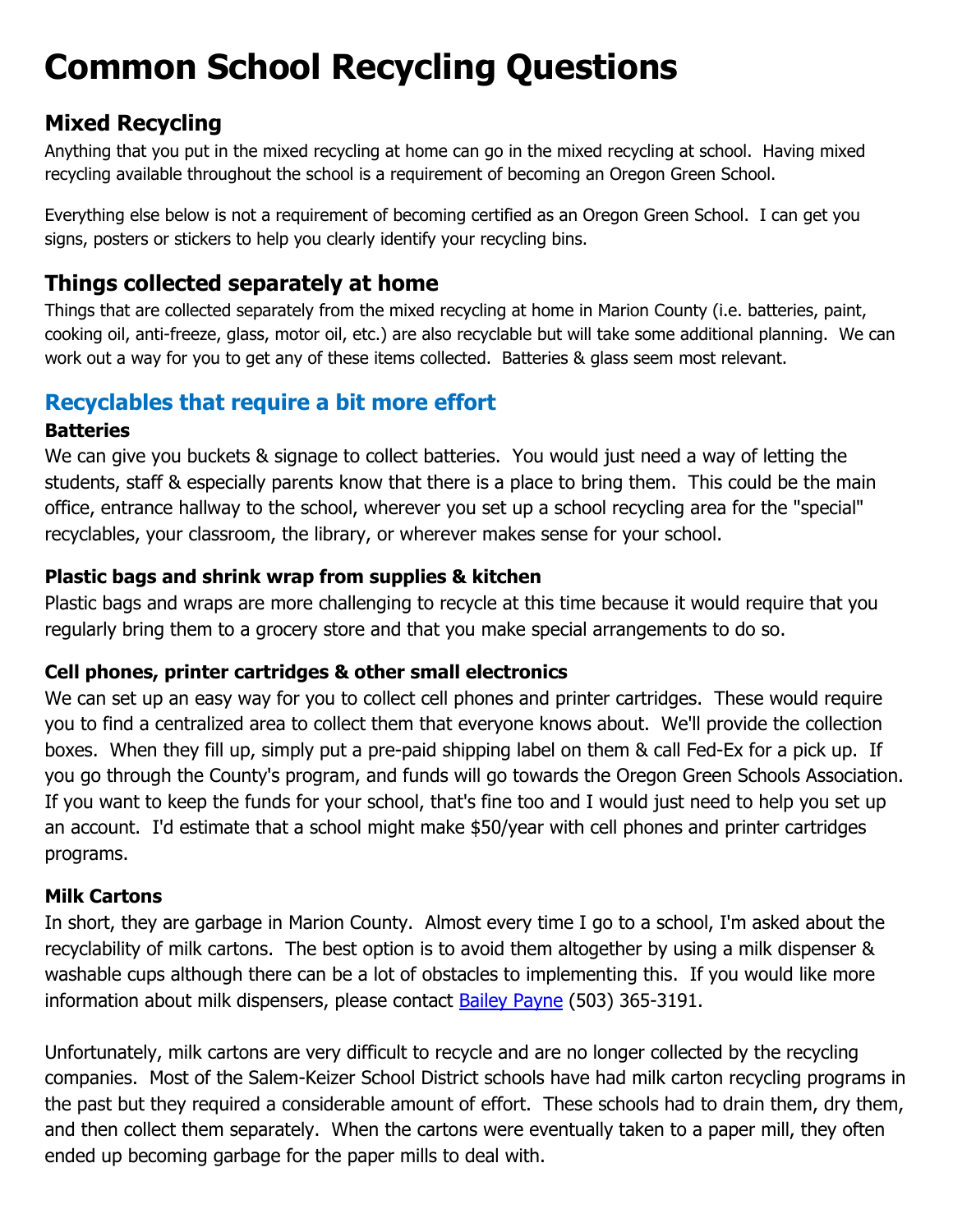The paper fiber is of high quality but they are covered in polyethylene plastic and a chemical ("wet strength") which makes them difficult to turn back into paper fibers. As a result, they don't pulp at the same rate as the other paper being recycled and end up getting screened out as garbage. The industry is working on improving the recyclability of these cartons so hopefully this will eventually change. There are some paper mills that are able to process them but they are prohibitively expensive to ship across the country or internationally.

# **Styrofoam**

Styrofoam trays, cups, egg cartons, take-out cartons, and meat trays are not recyclable in our area and need to go in the trash. If your school uses Styrofoam trays, you can save space in your dumpster by stacking them at lunch. This doesn't do anything for recycling but could save you money in disposal costs. Free block Styrofoam is recyclable but it must be taken to the Fresh Start Market (3020 Center St. NE, Salem, OR). I can help facilitate the collection (but not transportation) of Styrofoam. Marion County may have funding to purchase durable/washable trays and utensils. For more information, contact [Bailey Payne](mailto:bpayne@co.marion.or.us) (503) 365-3191.

# **Cafeteria "Boats"**

Most trays (aka boats) that I've seen have a thin layer of plastic which makes them unrecyclable and not compostable. It's easy enough to replace them with ones that don't have the plastic liner, whether or not they are able to be composted depends on how your school manages food waste. See below for more information. If your school uses Styrofoam trays or "boats", you can reduce your use of them by 20% by adopting a "Trayless Tuesday" program. Schools that do this work with the cafeteria to come up with meals that do not require trays one day a week. Here is a link with more information: <http://www.cafeteriaculture.org/trayless-tuesdays.html>

# **Composting**

Food is one of the largest sources of garbage in schools. In fact, it's the biggest source of garbage in Marion County, accounting for approximately 20% of our garbage. While it's possible to set up a program to recover much of the food waste that your school generates, I strongly recommend that you first focus on establishing a solid recycling and waste reduction program before taking on a composting program. Schools that have composting programs have taken different approaches. Here are some pro's and con's to composting at school:

On-site Composting: This can be a great way to involve students and teach them about composting and all its benefits, particularly if you have a school garden. If you go this route, let me know so I can get you some free composters and let you know about the possibility of free compost & wood chips. I also have curriculum and worm composting information/materials I can give you.

Composting with the School's Garbage Hauler: In Salem and Keizer this is an option, however there are challenges. As the rates are currently structured, it is more expensive for a school to compost through their garbage/recycling hauler than to throw it away as food. I can work with you to help estimate what this additional cost will mean in your school's circumstances if you want to pursue this. As with recycling, contamination is also a problem. Nobody wants compost that has plastic forks, straws, etc. While "compostable" plates, utensils, bags, and cups are available, the composters do not want them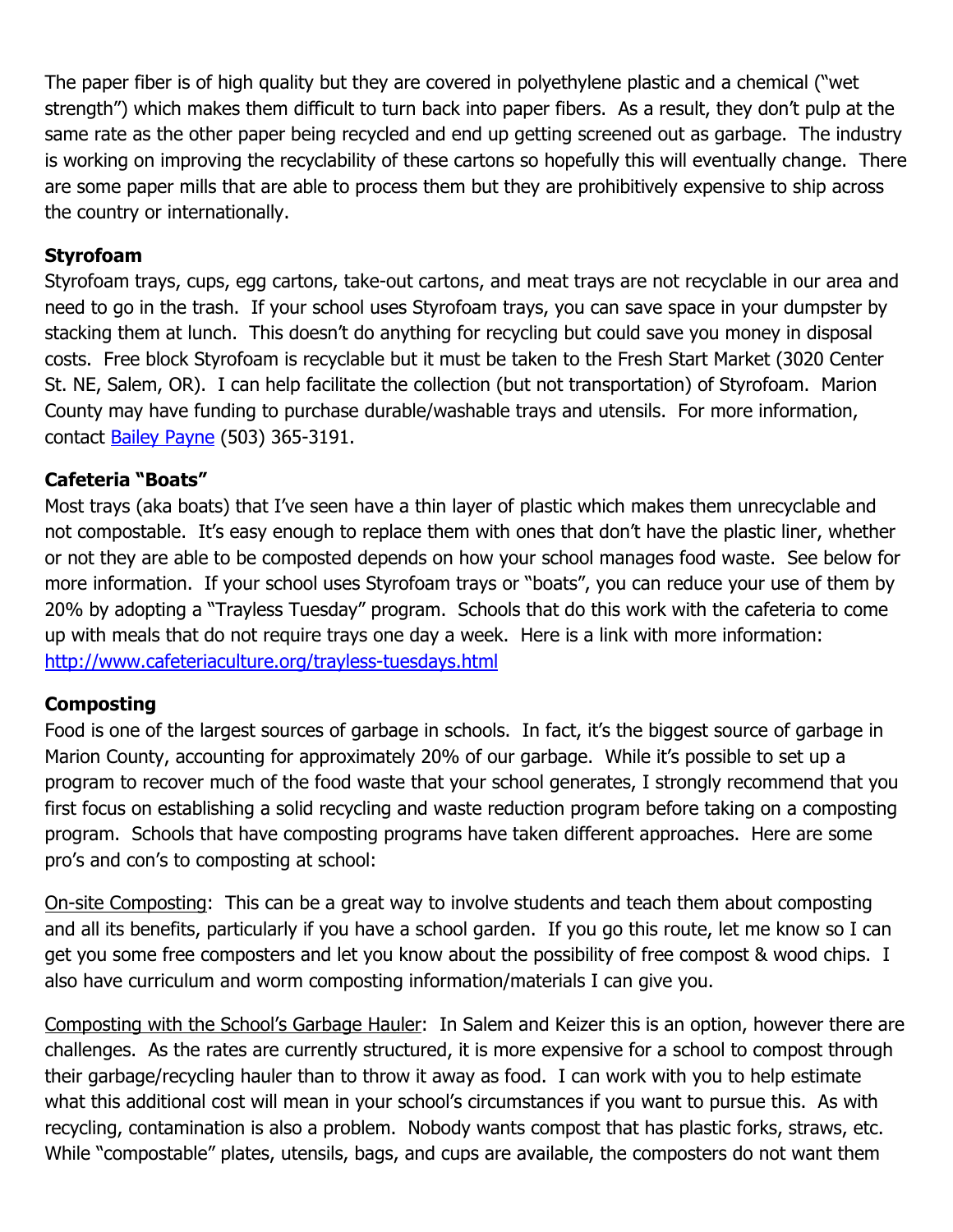and will throw them away as garbage. These "compostable" products do not decompose quickly enough at commercial compost facilities and certainly not in school compost piles. Having the composting handled through your hauler is more convenient than composting it on-site and much more material (i.e. meat, bread, yogurt, etc.) can be composted which makes the collection process in your cafeteria/staff break room much easier because you don't have to distinguish between non-animal products & other food that is compostable in your school composters.

# A Bit More Background on Food:

There are many reasons that wasting food is problematic. Food accounts for roughly 20% (by weight) of everything that we throw away in Marion County and schools typically throw away more food per capita than most businesses. Of the food bought in the United States, it is estimated that 40% ends up getting thrown away. This is especially sad in a state like Oregon which has one of the nation's highest rates of hunger. Also, the environmental impacts associated with food production such as fertilizer, pesticide and herbicide application, water use, and transporting and processing food happen before the food ever reaches our plates so when we waste food, we not only have the "downstream" issues of what to do with it, but have already incurred "upstream" environmental impacts.

Once food becomes waste, it can be taken to a commercial composting facility and turned into a valuable soil amendment. Compost has several environmental benefits, including improved soil tilth, improved nutrient & water storage, erosion prevention, disease resistance, bioremediation and decreased need for pesticides, herbicides and fertilizers. Unfortunately, a lot of food waste ends up in the garbage and the benefits of turning it into compost are wasted. Once it arrives at the waste-toenergy facility in Brooks, it is burned with virtually no environmental impacts in regards to air emissions. However, because food waste is wet, it is relatively inefficient to burn. Worse yet, if food waste ends up at a landfill, it becomes one of the main contributors to creating an anaerobic environment. A by-product of anaerobic decay is methane, a greenhouse gas which is 30 times more potent than carbon dioxide. While some landfills contain methane capture systems, they only capture 80% of the methane generated so food waste is directly responsible for the foul odors & global warming associated with landfills. The high moisture content also contributes greatly to the leachate which seeps out of landfills so it must also be managed at a considerable expense.

# **Bottles/cans**

Some schools set up recycling programs for bottles & cans with deposit value. Some collect them internally within the school and others have programs for families & the community. There are some challenges to setting up a program but this can become a valuable fund-raiser for your school. If you want to set up this type of program, please let me know and I can give you pointers.

# **Art projects**

Paper that has crayon, painting or marker drawings aren't a serious source of contamination, but their recyclability is somewhat questionable. The wax from paper that has been covered with crayon likely does not break down/recycled at the paper mill so it's best to put it in the garbage. Paper with glitter is also better to put in the garbage. Construction paper, bright paper, and post-it notes are all fine.

# **Reuse Box**

Some schools set up a box for collecting things that people no longer want. Students, staff, and parents are then welcome to take whatever they can use. You could keep it simple by limiting it to school supplies. If you feel more ambitious, you could open it up to other things, like toys, clothes,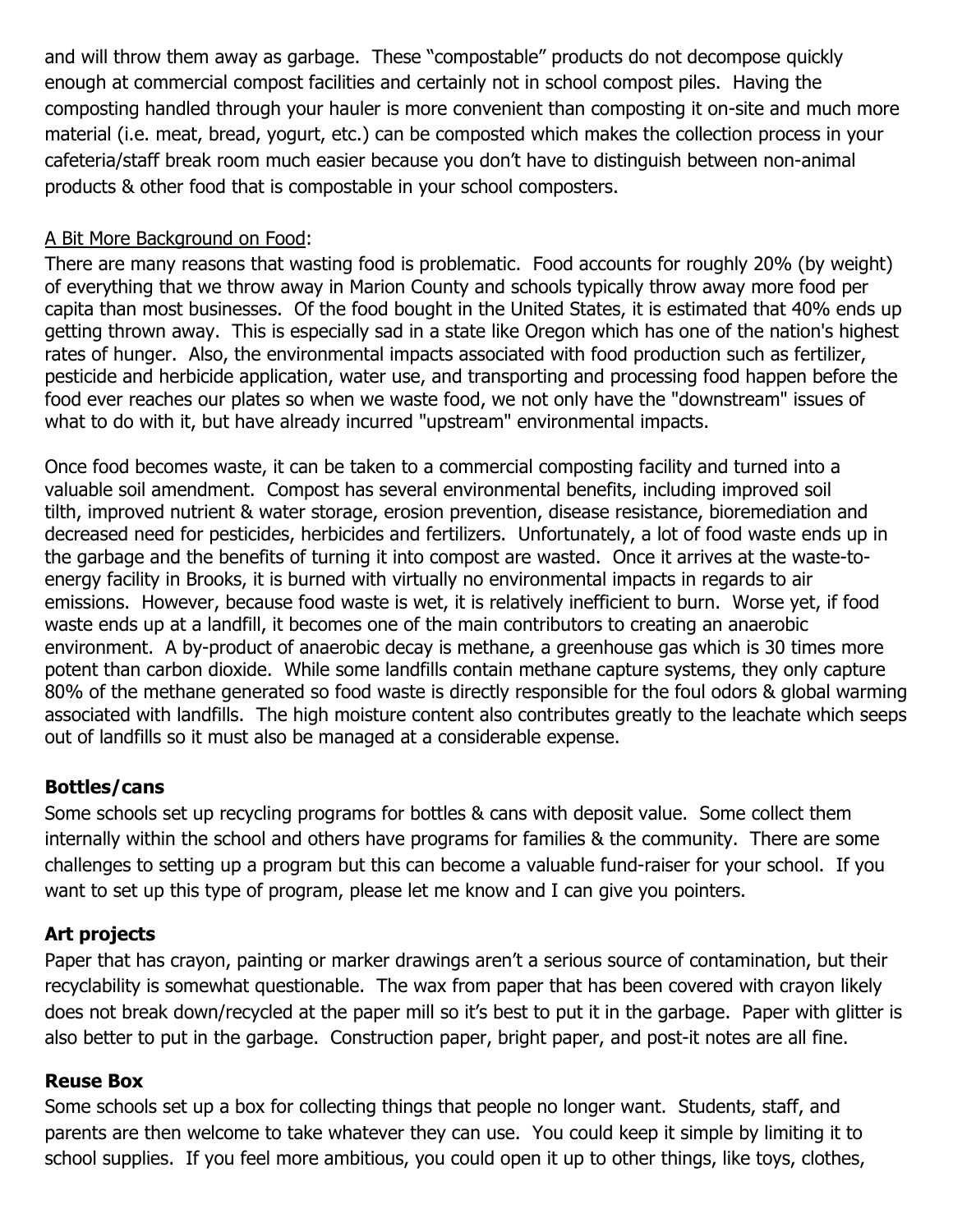music, sporting equipment, etc. If your box begins to overflow, you'd need to arrange to take it to a Goodwill or some other thrift store.

#### **Fluorescent Lights**

CFLs contain very little mercury and none is released when the bulb is in use and intact. Most CFLs contain only 5 milligrams of mercury; compare that to the 500 milligrams of mercury that are used in traditional thermometers. When the bulb burns out the best environmental choice is to recycle it at a Home Depot or Lowes store or to bring up to 10 fluorescent bulbs to the Salem-Keizer Recycling & Transfer Station.

Even though fluorescent lights contain only a small amount of mercury, they need to be handled carefully because the mercury becomes airborne if the bulb is broken so for the safety of your students and custodians, it's important that they not be thrown in the garbage.

Nearly half of Oregon's power comes from coal burning energy facilities which release mercury into the atmosphere. The US EPA estimates that a coal power plant will emit 10mg of mercury to generate the electricity needed to run a conventional incandescent bulb compared to the 2.4mg a coal power plant emits to run a CFL for the same time. Bottom line? Although fluorescent lights contain a small amount of mercury, they actually reduce the amount of mercury in the environment because they save so much energy if they are recycled.

#### **Pizza Boxes**

Being made of cardboard, pizza boxes are definitely recyclable - BUT- the problem is the grease/cheese. The best option is to tear off any parts that have grease/cheese and recycle the rest of the box. In cities with yard debris service, the best option is to throw the soiled parts of the box in the compost and the rest in the recycling. If a yard debris bin isn't available, the soiled parts of the box should go in the trash and the rest should be recycled. Here is an excerpt from [an article](http://www.earth911.com/food/the-pizza-box-mystery) that does a good job explaining the technical reasons that the cheese and grease cause problems:

When paper products, like cardboard, are recycled, they are mixed with water and turned into a slurry. Since we all know water and oil don't mix, the issue is clear. Grease from pizza boxes causes oil to form at the top of the slurry, and paper fibers cannot separate from oils during the pulping process. Essentially, this contaminant causes the entire batch to be ruined. This is the reason that other food related items are non-recyclable (used paper plates, used napkins, used paper [towels,](http://www.earth911.com/food/the-pizza-box-mystery/) etc).

The oil and grease cause great problems for the quality of the paper, especially the binding of the fibers. It puts in contaminants, so when they do squeeze the water out, it has spots and holes."

But what about other things regularly found on paper products, like ink? Most inks are not petroleumbased so they break down fast. Food is a big problem. Also, be mindful of adhesives that may be on the pizza box (coupons, stickers, etc.) as those are contaminants. Known as "pressure sensitive adhesives (PSAs)" these can ruin the recycling process just as much as oil or food remains.

# **[TerraCycle](https://www.terracycle.com/en-US/about-terracycle?utm_campaign=admittance&utm_medium=menu&utm_source=www.terracycle.com)**